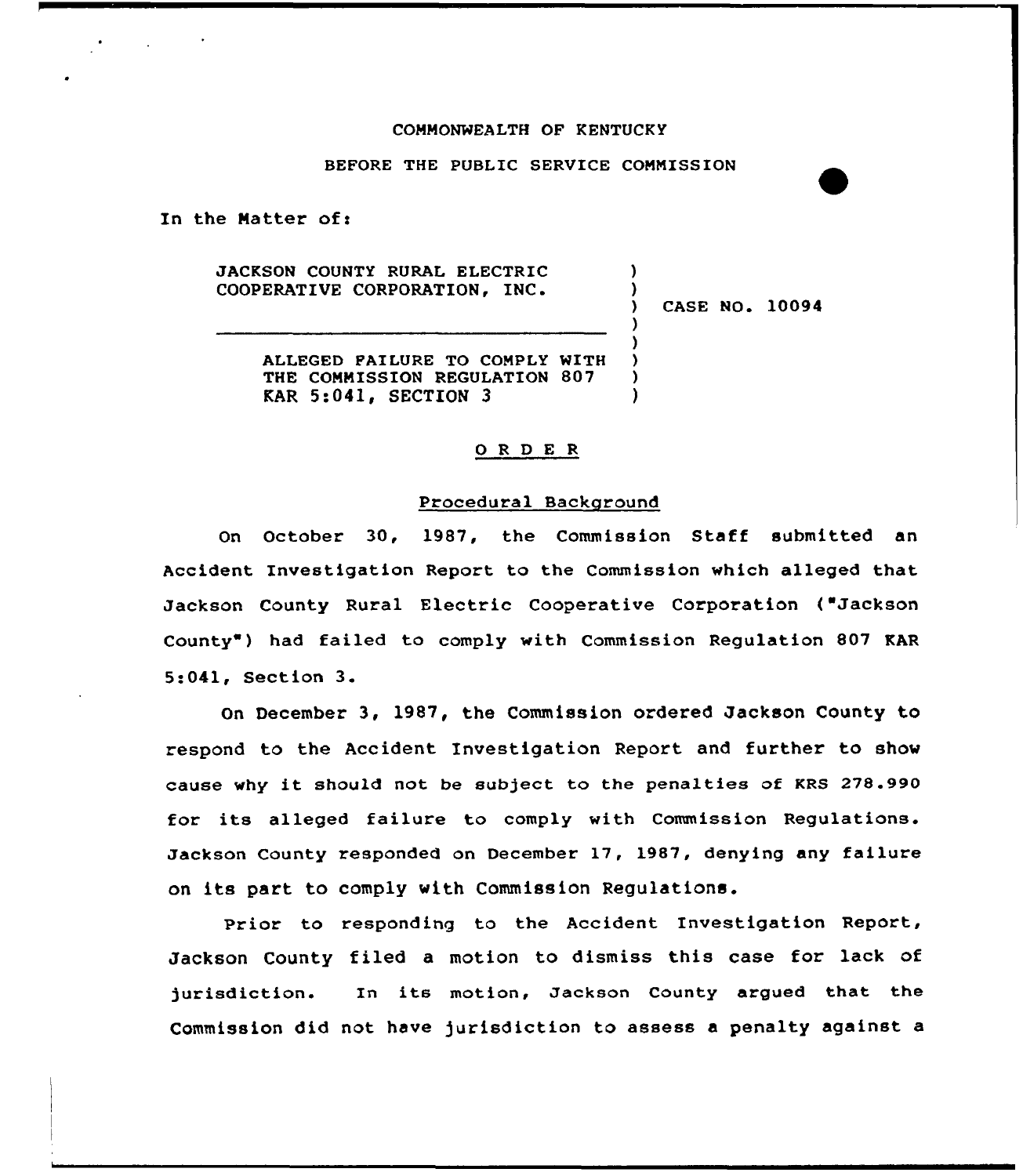rural electric cooperative. After receiving written arguments from Jackson County and the Commission Staff, the Commission denied this motion on Narch 2, 1988.

On April 4, 1988, Commission Staff and representatives of Jackson Countv<sup>1</sup> held an informal conference to discuss this case and agreed to stipulate the facts of this case. This stipulation was filed with the Commission on May 23, 1988. Under the terms of stipulation, Jackson County waived any right to an evidentiary hearing before the Commission and requested that the Commission proceed to decide this case.

On Nay 23, 1988, Jackson County also filed with the Commission a letter outlining its position in this case.

# Facts

on september 25, 1987, a Jackson County work crew repaired a damaged 3-phase 7200 volt overhead distribution line in London, Kentucky. Herman Gray, superintendent for Jackson County's Laurel County District, supervised the work crew.

After repairs were completed, Gray ordered Kendall Gabbard, an apprentice lineman, to energize the distribution line. As Gray watched, Gabbard climbed <sup>a</sup> utility pole and, with <sup>a</sup> hot stick, energized the top phase of the repaired line. Energizing the top phase also energized a three-phase transformer bank down line. Backfeed from this transformer bank effectively energized the middle phase.

 $-2-$ 

 $\mathbf{1}$ Representing Jackson County were: Lee Roy Cole, general manager of Jackson County, Lewis Ray Norris, safety director of Jackson County, and Peter J. Flaherty, III, Jackson County's legal counsel.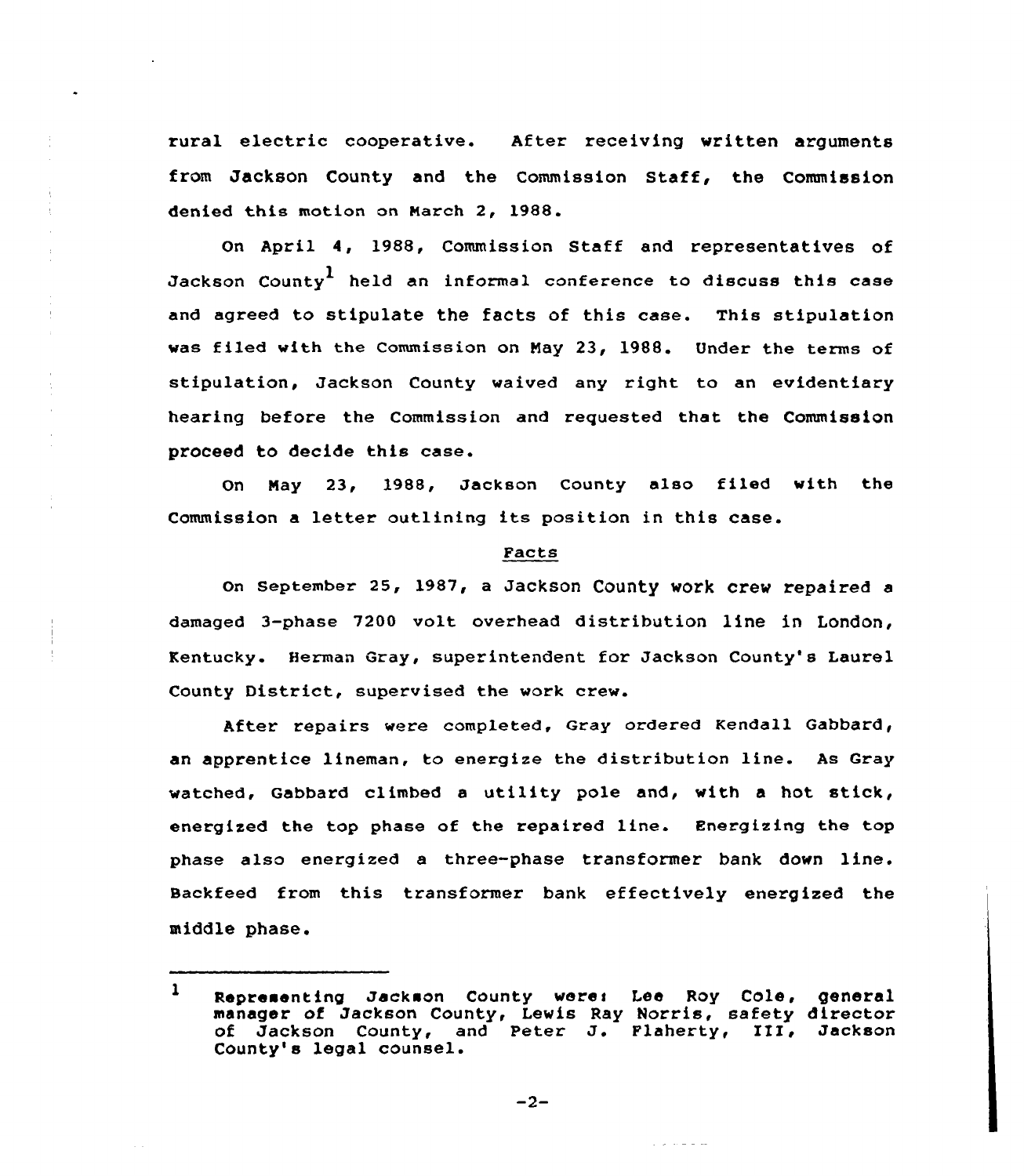Unaware of the back feed, Gabbard reached out and grabbed the middle phase hotline clamp. At the time he was not wearing the rubber gloves or sleeves provided to him. As a result of his contact with the hotline clamp, Gabbard suffered serious burns on his hands, chest and feet. He was hospitalized for his injuries and was unable to return to work until December 10, 1987.

Qabbard's and Gray's actions violated the provisions of the National Electric Safety Code ("NESC").<sup>2</sup> Gabbard's failure to wear his rubber gloves while working around energized equipment violated NEsc section 42 (420H) which requires that employees use the protective equipment and devices provided for work. Sy failing to require Gabbard to wear his rubber gloves, which the NESC and Jackson County operating procedures<sup>3</sup> required, Gray failed to comply with NESC Section 42 (421B) which directs foreman to "see that the safety rules and operating procedures are observed by employees under his direction."

#### Discussion

KRS  $278.990(1)$  states that "[e]ach . . . failure by [a] person employed by a utility and acting within the scope of his employment shall be deemed to be the failure of the utility." Jackson County has stipulated that Gabbard and Gray failed to comply with the provisions of the NESC at the time of the

2 All references to the NESC are to the 1981 edition.

and the secretary control of the

 $-3-$ 

<sup>3</sup> Jackson County policy Bulletin No. 8-18 requires all Jackson County employees to wear rubber gloves when working on any energized primary voltage structure or any energized secondary or service structure or using hotsticks of any kind or energized equipment.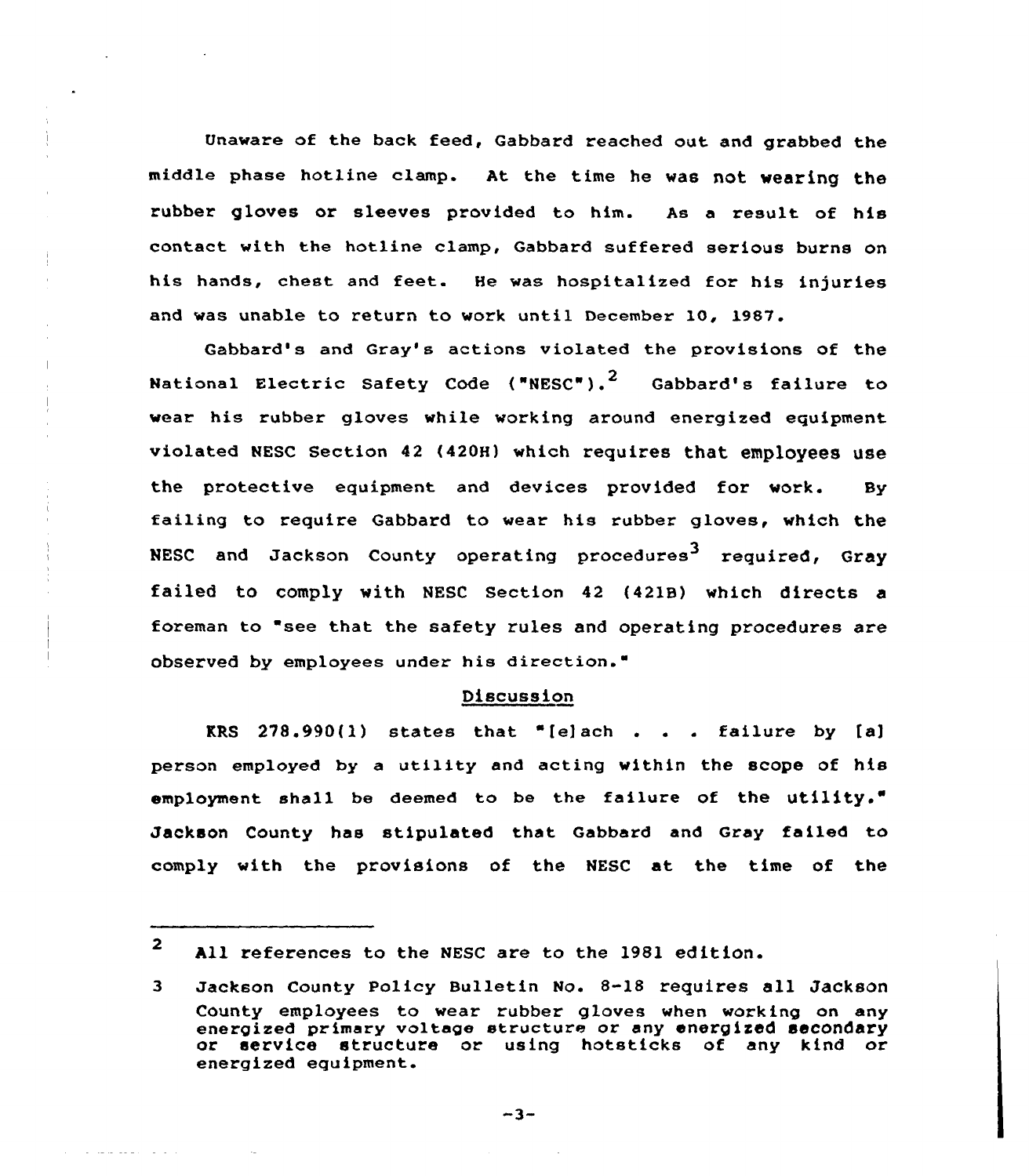incident. It has further stipulated that these men were its employees at the time of the incident and were acting within the scope of their employment. Accordingly, we must find that Jackson County failed to comply with the NESC.

Jackson County argues that its failure to comply with the NESC has no significance since Commission Regulations do not require a utility to comply with the MESC. Commission Regulations, it asserts, demand only that an electric utility use the NESC as its "standard of practice."<sup>4</sup> What Jackson County means by standard of practice is unclear. Apparently, it interprets standard of practice as a policy goal for which a utility should strive to ascertain -- but nothing more.

We believe a failure to comply with the NESC is a violation of Commission Requlation 807 KAR 5:041, Section 3, which requires all electric utilities to use the NESC as the standard of accepted good engineering practice for the construction and maintenance of plant and facilities. This regulation prescribes <sup>a</sup> minimum level of conduct necessary for the protection of human life.<sup>5</sup> Failure to conform to the NESC would endanger lives, as the incident in this case clearly demonstrates. Given the consequences of a

 $-4-$ 

Letter from Peter J. Plaherty III, counsel for Jackson County RECC, to the Commission (Nay 20, 1988).

 $5<sup>1</sup>$ NESC Section l(010} states: "They fthe rules of the NESC] contain minimum provisions necessary for the safety of employees and the public."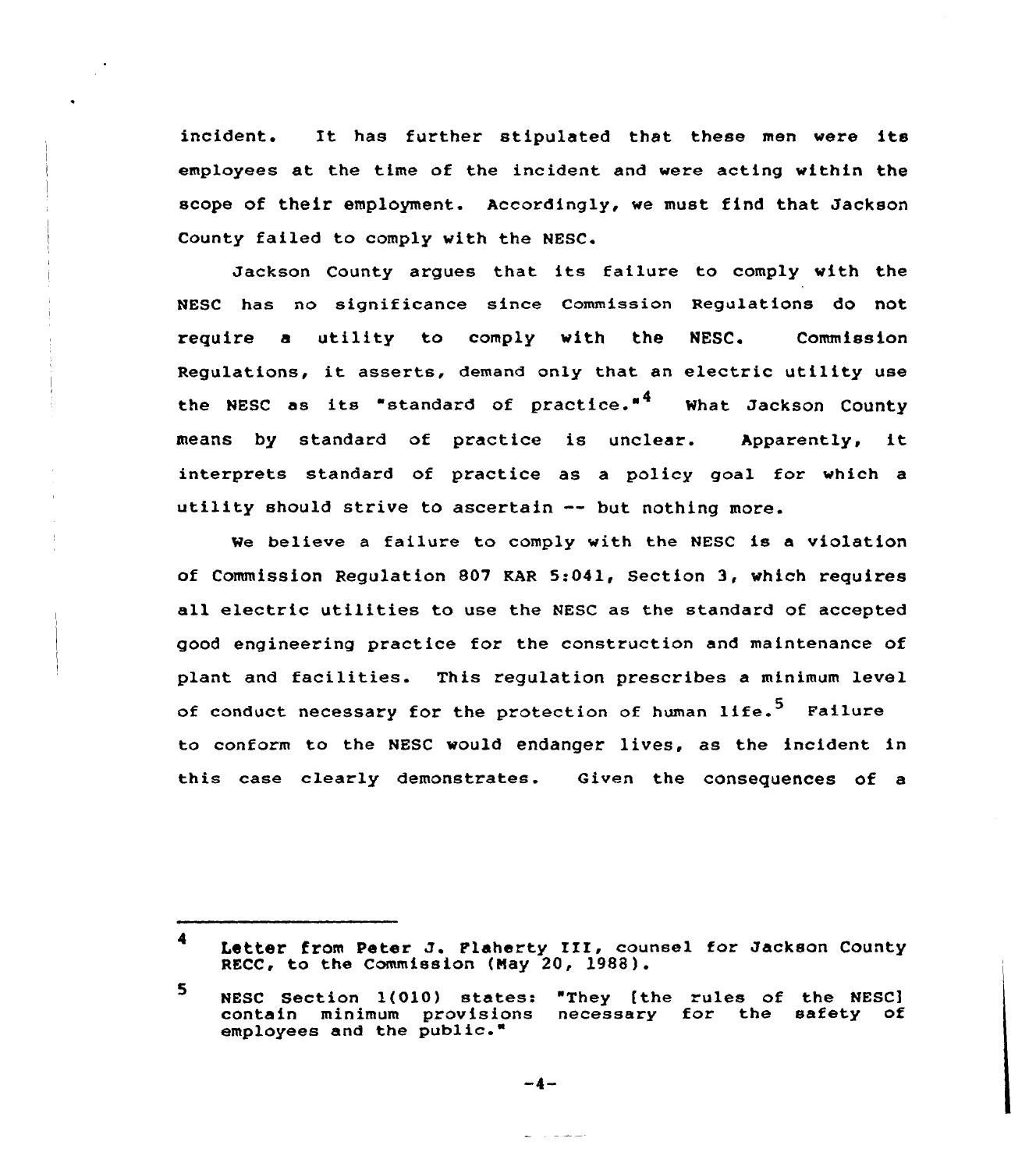deviatian fram the NESC, the Commission does not accept the argument that compliance is not required.<sup>0</sup>

The final issue before this Commission is the assessment of <sup>a</sup> penalty. Jackson County has described the assessment of any penalty in this case as inappropriate. penalties, it asserts, should be assessed only for "disobedience of utility statutes or Commission orders or regulations, not . . . [for] human frailties or momentary lapses of memory on the job."<sup>7</sup>

This case involves more than the simple negligence of an employee. In this case, a superintendent failed to ensuxe that his subordinate complied with a safety rule and, in fact, was present when the violation occurred. As a result of that violation, the subordinate was seriously injured. Denying any responsibility for the superintendent's actions, Jackson County .<br>noted that "management had no notion that . . . [this superintendent) was not performing the supervisory duties of employment."<sup>8</sup>

<sup>6</sup> The language af the NESC also suppoxts the argument for compliance. NESC Section 1 (012) states: "All electric supply and communication lines and equipment shall be designed, constructed and maintained ta meet the requirements of these rules." (Emphasis added) C1early if <sup>a</sup> utility is to use the rules." (Emphasis added) Clearly if a utility is to use the NESC as its standard, it must follow the NESC's directive to comply with all NESC rules.

 $7$  Letter from Peter J. Flaherty III, supra, note 5.

<sup>8</sup> Response to Electric Utility Accident Investigation Report,<br>December 16, 1987. Since the incident, Jackson County has initiated a program to frequently inspect work site to ensure that Jacksan County superintendents and foremen are complying with safety rules and regulations.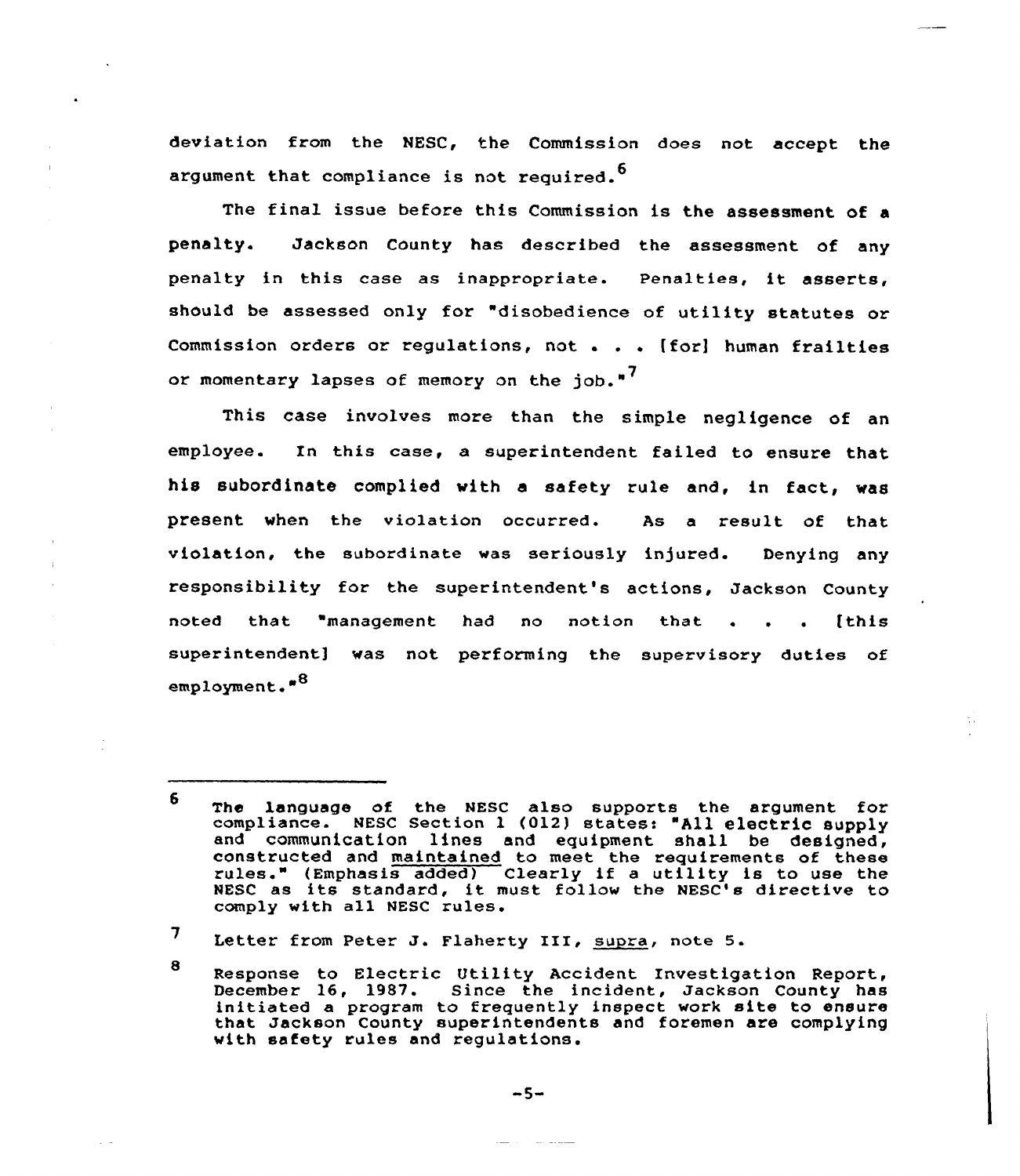<sup>A</sup> utility cannot abdicate its responsibility for ensuring compliance with safety rules by divorcing itself from the actions of its management employees. The enforcement of safety rules can be accomplished only through these employees. The responsibility for the training, selection, and supervision of management personnel belongs to the utility. If <sup>a</sup> utility fails to select responsible people, to properly train them, or to adequately supervise them, it cannot escape its responsibility by citing its manager's failure. Any failure of that manager is truly its own failure.

Under the provisions of KRS 278.990, this Commission may assess a maximum penalty of \$1000. While this incident is of a most serious nature, we believe Jackson County's efforts since the incident will reduce the likelihood of future accidents and mitigate against the assessment of the maximum penalty. We are of the opinion that a penalty in the amount, of 8750 should be assessed.

# Pindings and Orders

The Commission, after review of the evidence of record and being advised, is of the opinion and finds that:

l. On September 25, 1987, Kendall Gabbard came into contact with an energized hot line clamp and was seriously in)ured. At the time of the incident, Gabbard was an employee of Jackson County and was acting within the scope of his employment.

2. At the time of the accident, Gabbard was working near energized equipment but was not wearing the rubber gloves provided to him by Jackson County.

 $-6-$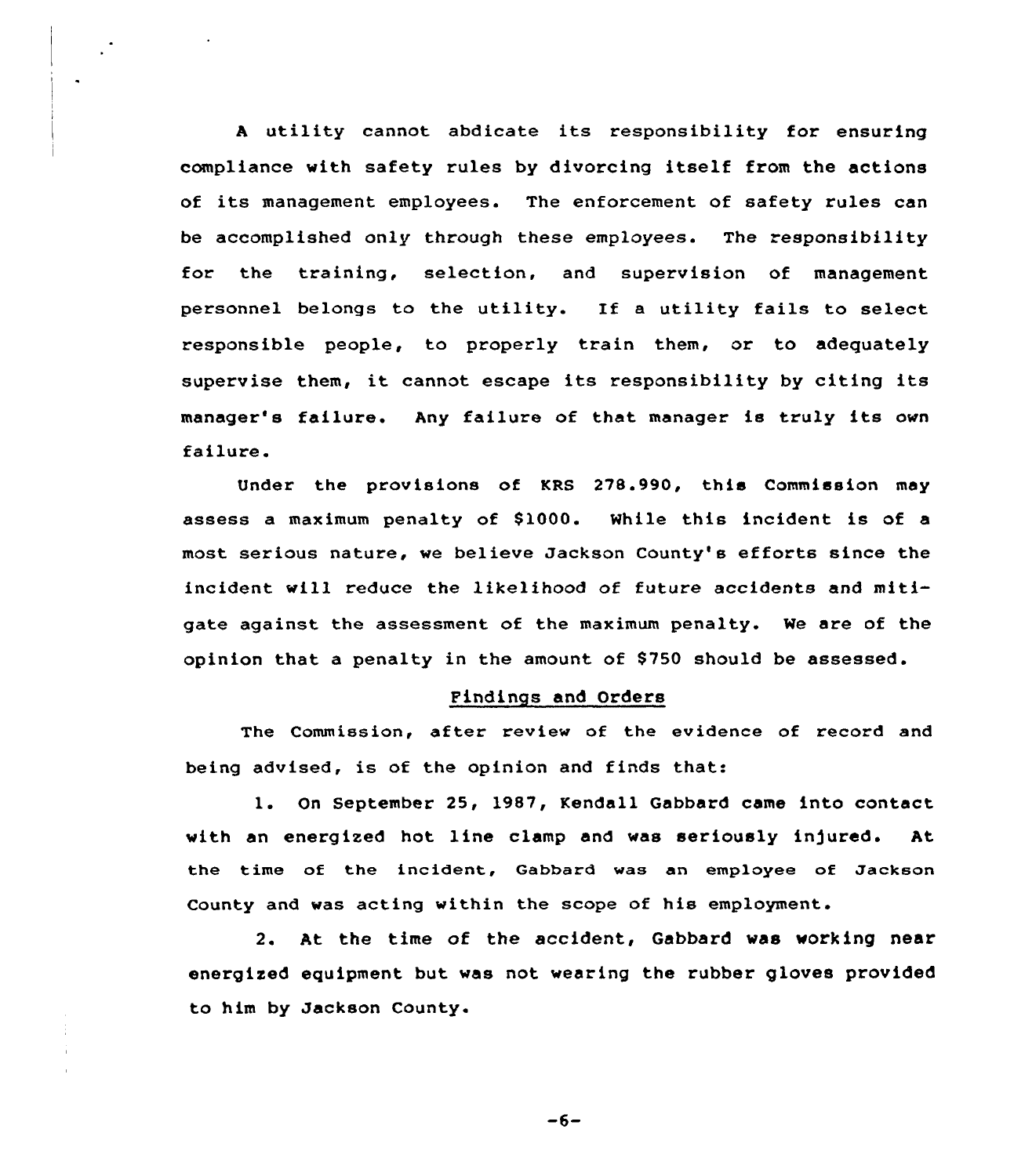3. Gabbard's conduct failed to comply with the provisions of NESC Section 42 (420H) which requires employees to use the protective equipment provided to them.

4. At the time of the accident, Gabbard was <sup>a</sup> member of <sup>a</sup> work crew supervised by Herman Gray, superintendent Of JaCkSOn County's Laurel County District. Gray was acting within the scope of his employment at the time of the incident.

5. Gray observed Gabbard working near energized equipment. without wearing rubber gloves. Although Jackson County operating procedures and the NESC required Gabbard to wear these gloves, Gray took no action to require Gabbard to wear them.

6. By failing to require Gabbard to wear his gloves, Gray failed to comply with MESC Section 42 (4218) which requires a supervisor to see that all safety rules and operating procedures are observed by employees under his direction.

7. Pursuant to KRS 278.990(l), the failure of a person employed by a utility and acting within the scope of his employment is deemed to be the failure of the utility. Accordingly, Gabbard's and Gray's failure to comply with the provisions of the NESC are deemed to be Jackson County's failures.

Commission Regulation 807 KAR 5:041 requires all electric utilities to comply with the provisions of the NESC

9. Jackson County failed to comply with Commission Regulation 807 KAR 5:041.

lo. Jackson County should be assessed <sup>a</sup> fine of 8750 for its failure to comply with a Commission Regulation.

 $-7-$